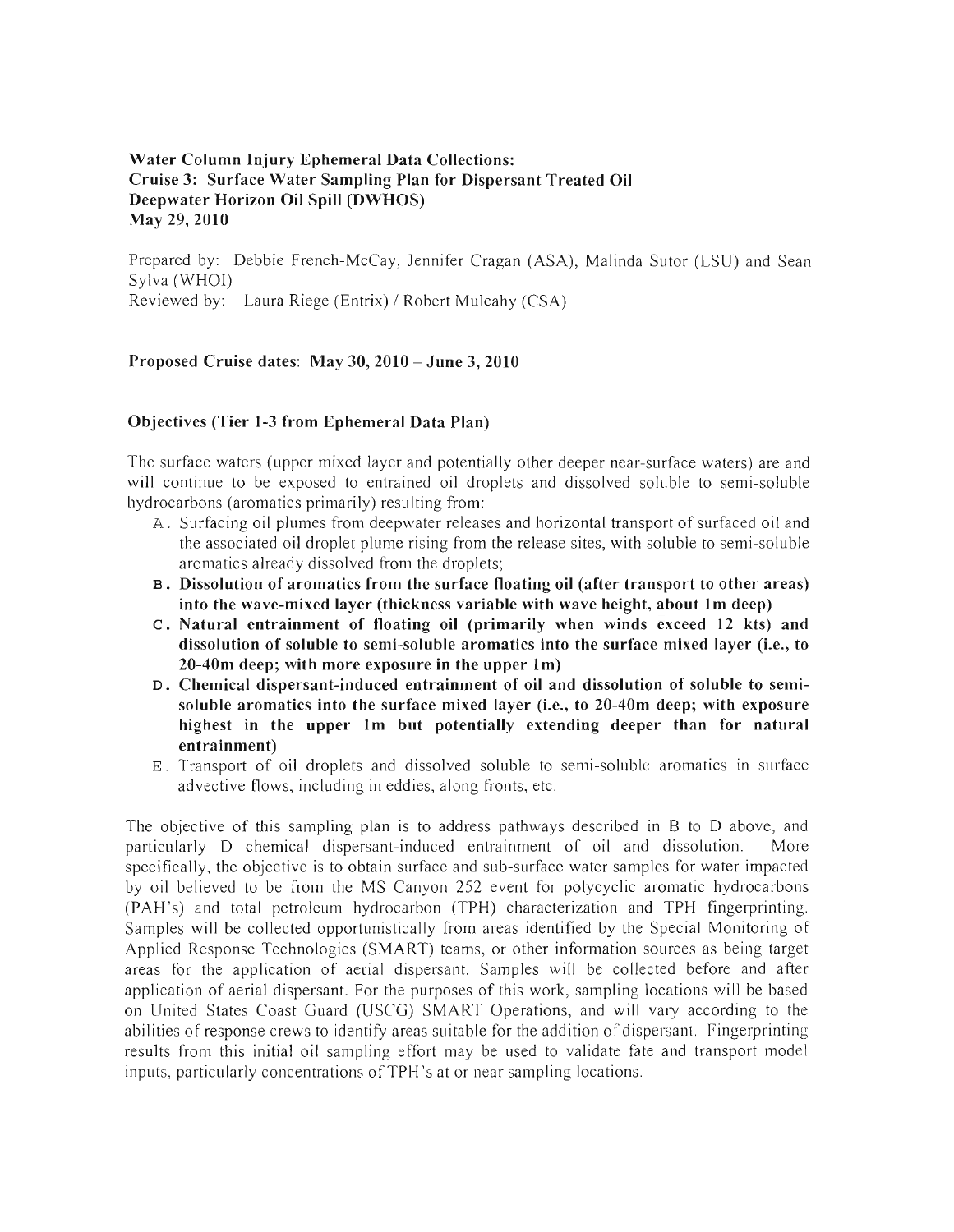The cruise will record the physical and chemical conditions of surface waters as follows:

- A. Conductivity, Temperature and Depth (CTD) for characterizing the surface mixed layer and pycnoclines:
- B. CDOM fluorescence for indicating the vertical distribution of hydrocarbons;
- c. Whole water samples for measurement of
	- PAH (complete suite of alkylated PAHs),
	- BTEX,
	- TPH,
	- Dispersant concentrations,
	- Oil droplet size
- D. Surface oil photography and oil samples for weathering analysis;
- E . Oil droplet size distribution using FLOWCAM;
- F. Plankton (zooplankton, including ichthyoplankton, decapods larvae and holoplankton) identification and density counts; percentage alive analysis; using FLOWCAM and ZOOSCAN.

# Locations to be sampled:

This cruise will not be sampling within 5 nautical miles (nm) of the source location. Sampling and physical oceanographic data will be collected at stations located in areas where aeriallyapplied, or surface-vessel-applied, oil dispersants and untreated oil at various stages of weathering are present. The station locations will be determined based on dispersant operations at the time of the cruise and attempt to characterize these waters before and after dispersant application. We will coordinate with SMART teams to the extent possible. Samples will also be taken at reference locations outside the plume, in clear waters without surface oil while en-route to the area of sampling. We plan 3 days of sampling in the upper mixed-layer above the first pycnocline (approximately 10-15m depth). We estimate  $\sim$ 36 stations will be sampled, with 3 water depths sampled for chemistry per station (total of  $\sim$  100 discrete water samples).

# Methodology:

# 1. Physical oceanographic data collection upon arriving at each station (CTD):

Conductivity Temperature and Depth (CTO) profiles will be acquired to determine water column stratification and other physical oceanographic parameters that will help determine depth of sample collections. The CTD probe will have a dissolved oxygen (DO) sensor and CDOMmeasuring fluorometer using a Seabird CTO package. A l-frame or larger, a winch and wire (at least 100ft long

# 2. Water column sampling and collection:

Samples will be taken to test for the presence of dispersed oil and droplet sizes. Water samples will be taken with Go-Flo bottles. The samples for dispersant measurements will be collected in I L plastic bottles. Droplet size will be determined using FLOWCAM with image analysis.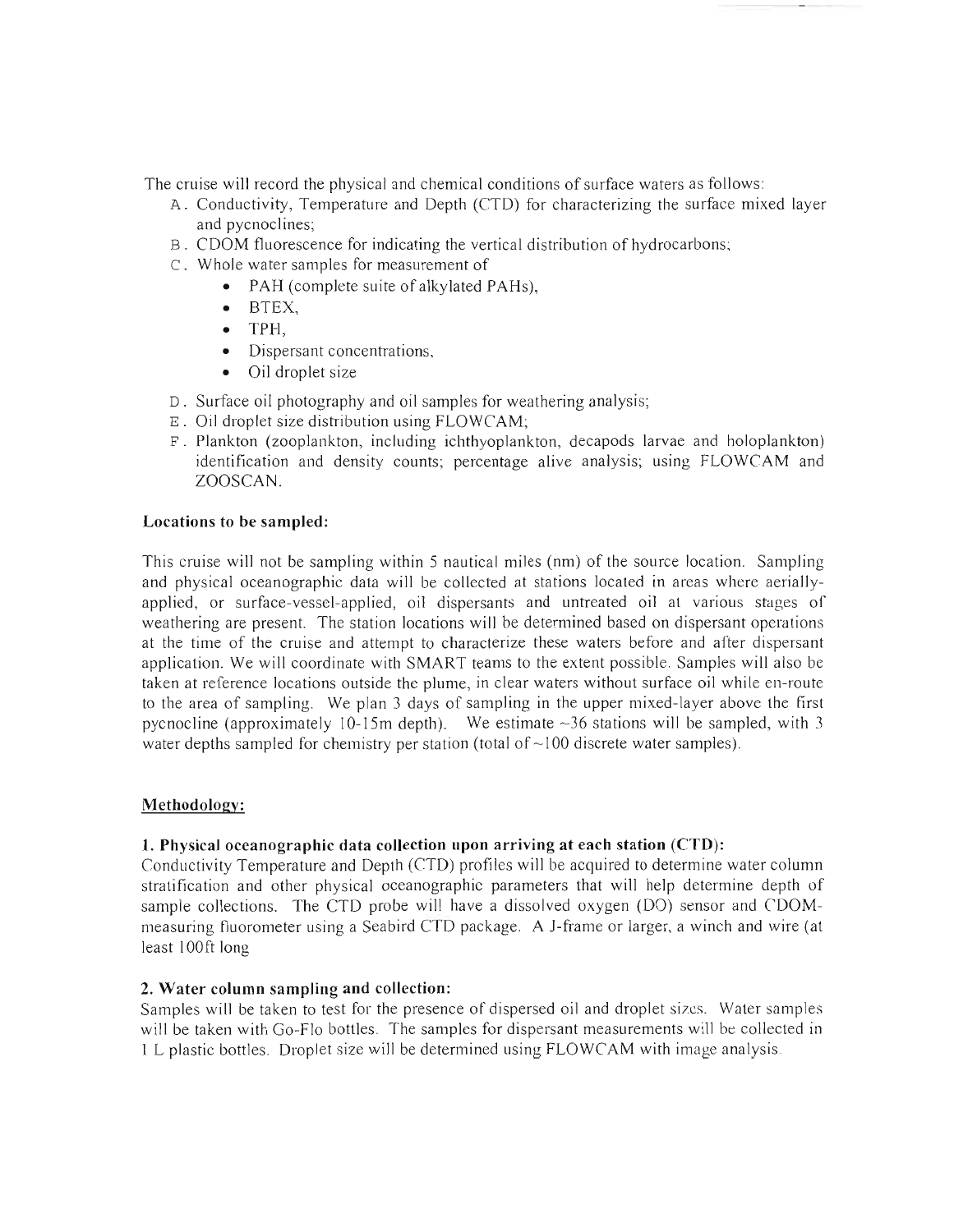Water samples will be collected for chemical analysis of: PAHs (complete suite), BTEX, TPH, and dispersant concentrations. Remaining sample water will be saved for other analyses. Whole water samples will be taken in lL I-Chem Certified Clean amber glass jars. These samples will be analyzed for the full suite of PAHs and/or dispersant indicators along with Total Dissolved Solids (TDS) as desired. Remaining sample water will be saved unfiltered for microscopic and other instrumentation for enumeration of droplet sizes and number density.

Water samples will be collected at three depths: just below the surface, mid mixed-layer (between thermocline/pycnocline and surface) and just below the thermocline. A conventional winch and wire system with Go-Flo bottles will be used to collect the water.

### 3. Surface oil samples for weathering analysis:

Surface oil samples will be taken and placed in (cleaned) amber 125 mL bottles. Digital photography will be used to document surface oil appearance and thickness. Surface oil samples will be measured for water content (i.e., mousse), PAH content and biomarkers. Surface sheen and very fluid fresh oil samples will be collected with pre-cleaned Teflon nets attached to fishing weights by casting from the leeward side of the vessel with a conventional fishing pole. After the Teflon nets are drug through the sheen, they will be sealed in 125 mL glass jars for shipment to the laboratory. Water content analyses of mousse samples will be completed at the laboratory via Karl Fischer titration. PAH analyses will be completed by selected ion monitoring GC/MS and wiII include alkylated homologues as well as parent compounds. Biomarkers (steranes and triterpanes) will be completed on oil and other specific samples by selected ion monitoring GC/MS.

# 4. Analysis of Oil Droplet Size and Microplankton Densities:

Analysis of oil droplet sizes and phyto/micro zooplankton densities will be performed by Dr. Sutor and technical staff of LSU, using a FLOWCAM system LSU has been using for plankton analysis for 3 years. Fresh samples will be evaluated (on deck) with the FlowCAM and preserved samples will be taken to have a larger volume archived (250 mL or more). Up to a 10-minute run on the FlowCAM will be performed with the fresh samples, less time if there are large numbers of particles of interest.

# 5. Analysis of Oil Droplet Size and Mesoplankton Densities:

Mesoplankton of interest include ichthyoplankton, decapods early life history stages, and other larger invertebrate zooplankton. Because sampling with neuston or plankton nets in oiled water is not possible, altemative sampling will be conducted for quantitative mesoplankton abundance data. Small mesozooplankton wiII be collected with a pump system. A diaphragm pump will be used to pump water from discrete depths. The pump intake will be attached to the CTD frame and lowered to the desired depth. Water will then be pumped from the intake to the deck of the ship where it will be filtered through a nitex bags with a dual layer of I mm and 60 um mesh nitex. The coarser mesh is designed to remove some of the oil from samples taken in oil affected areas. The oil clings to the fibers of the nitex and large portions of it may be removed from samples through coarse filtration (Eileen Graham (ASA), pers. comm.). The small mesozooplankton targeted by the pump sampling will pass through the larger mesh and be trapped on the finer mesh. The nitex sampling bags will be suspended in containers of water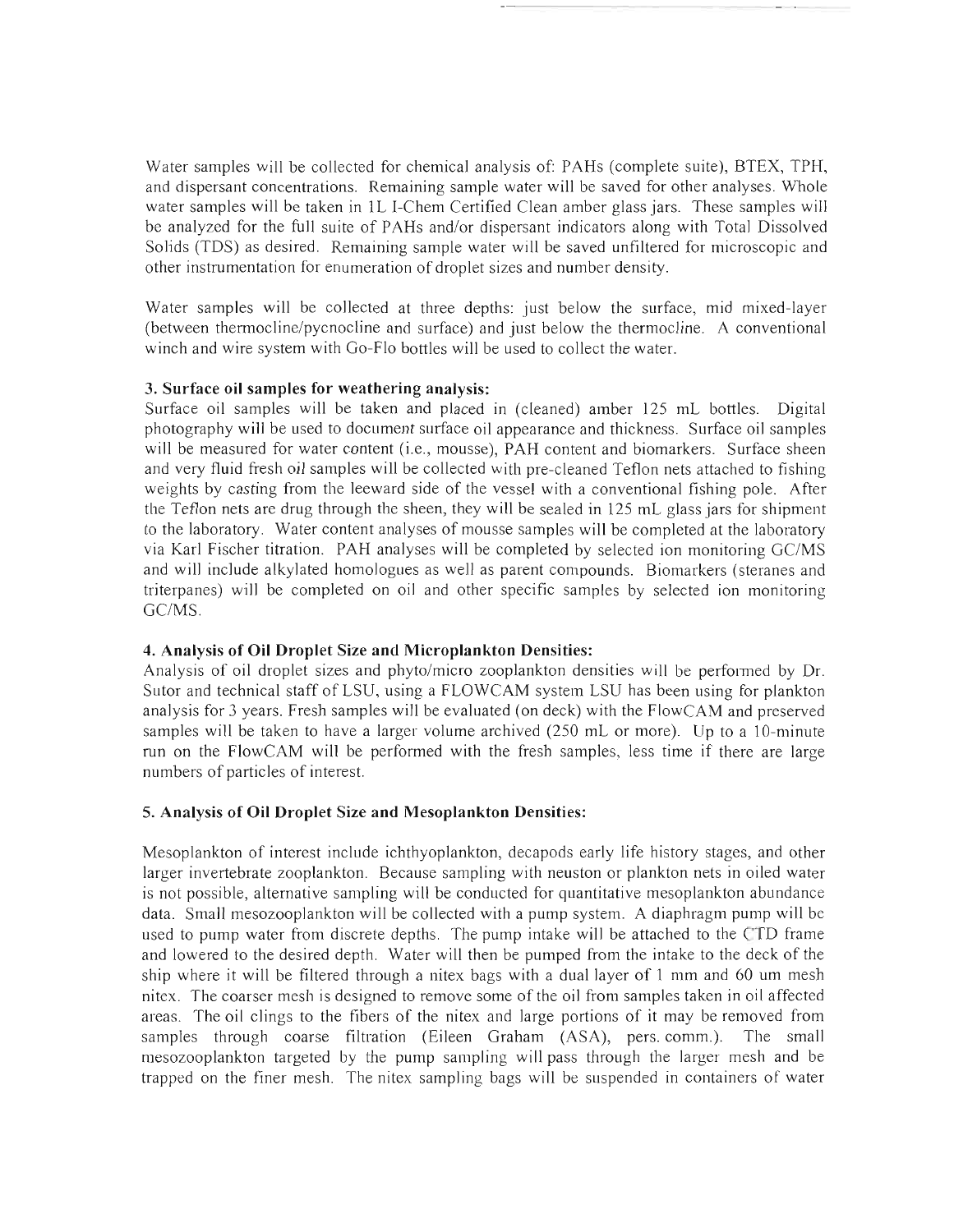to prevent extrusions and damage of mesozooplankton through the mesh. The plankton will be rinsed off the fine mesh and the coarse mesh will be visually inspected for any larger mesozooplankton that may have been captured and these will be removed with forceps and placed in the sample. The sample will then be preserved in  $4\%$  formalin solution and returned to the lab for analysis.

ZOOSCAN analysis of mesozooplankton samples will be carried out in the laboratory. The ZOOSCAN is designed to analyze a preserved mesozooplankton sample, identifying organisms to anatomically-similar groupings. The ZOOSCAN instmment, which is specifica11y designed to convert preserved plankton samples into a high resolution digital image, will be employed in conjunction with software to create a permanent record of the contents of each sample. Each individual zooplankton sample in the scan is detected and isolated by ZooProcess software in a sequence that produces individual images of each organism along with morphological measurements (length, width, area, perimeter, roundness, and other) and other features, which can be used to assist a computer in sorting the images into taxonomic categories. This analysis will be performed by Dr. Sutor and technical staff of LSU data and, where possible, will be compared with archived SEAMAP program samples analyzed for these organisms.

# Sampling Procedures

Stations will be identified to represent areas where dispersants are or will be applied to the water surface (by aerial or boat) and non-dispersant applied areas where oil is present on the water surface. Coordination with SMART teams to identify appropriate locations for sampling will be required.

At each station, a CTD cast will be performed, followed by water sampling with Go-Flo bottles. The time required for sampling, to deploy and recover the sampling package and Go-Flo bottles, is estimated at 1 hour. The FlowCAM work will be done in transit. It is anticipated that 4-6 stations can be covered throughout the course of the day, and 3 days will be spent sampling at sea.

# NOTE:

Sample collection methodology, handling, chain of custody and decontamination procedures will follow accepted standards to ensure the highest quality data will be collected. Discrete samples will be tested at an approved lab(s).

# Limitations:

The cruise needs to be scheduled such that it is completed by June 3, 2010, as Dr. Sutor has other commitments after that date.

# Equipment needs:

- 1. Boat to accommodate 4 NOAA contractors (1 chief scientist (Malinda Sutor), Sean Sylva, and 2 technical staff from LSU to assist with taking water and oil samples plus *QA/QC*  recording); 2 Entrix employees, and 3 CSA employees. Boat and personnel will be prepared for 4 days of transit time and sampling. Total Scientific crew - 8
- 2. Sampling deployment gear to sample up to 30 ft nominally.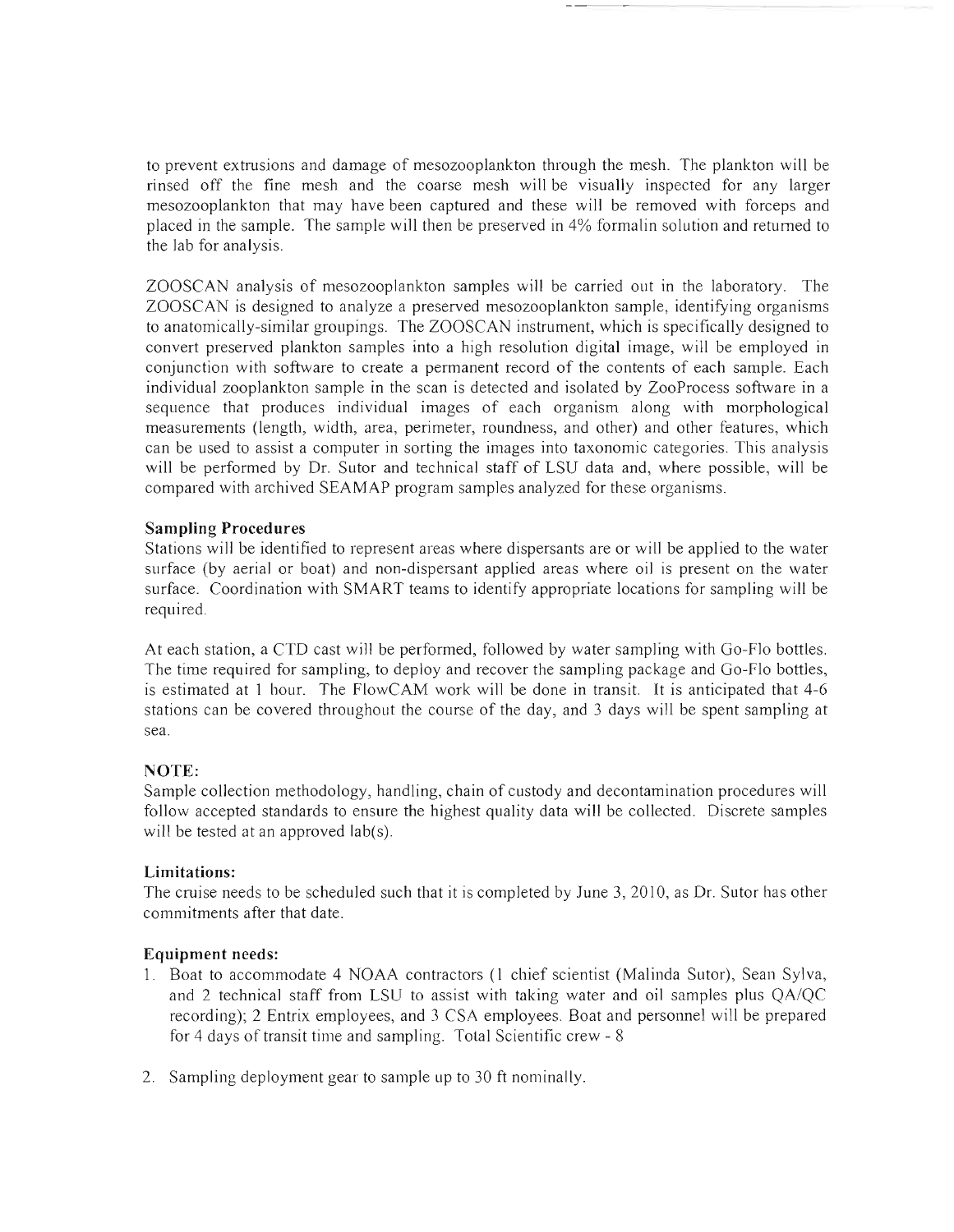- Seabird CTD with dissolved oxygen and in situ fluorescence for CDOM.
- 6 10L Go-Flo bottles which can be triggered using a messenger system
- FLOWCAM (for droplet mid-sized measurements)
- 3. >200 lL amber glass jars for oil and water samples
- 4. >200 Pre-acidified VOAs for BTEX samples (min 72; 144 optimal)
- 5. 100 lL acid-cleaned plastic bottles (wide mouth) for dispersant analyses
- 6. 14 Jumbo Coolers
- 7. 32 4L amber glass jars for toxicity samples

# Personnel

4 NOAA contractors:

Dr. Malinda Sutor, 1 technician and 1 graduate students (LSU)

Scientists: Sean Sylva (WHOI)

- 2 Entrix employees
- 3 CSA employees: Juan Levesque, Woody Powell, and Erin Hodel

# Vessel

All operations will be completed on the M/V Bunny Bordelon (150 ft) operated by Bordelon Marine, Port Fouchon, La.

| Vessel Bunny Bordelon Cruise #3: Estimated Costs for a 3 day mission |                  |          |        |                   |  |  |
|----------------------------------------------------------------------|------------------|----------|--------|-------------------|--|--|
| Category                                                             | <b>Unit Cost</b> | Units    |        | <b>Total Cost</b> |  |  |
|                                                                      |                  | Type     | Number |                   |  |  |
| <b>Entrix Mobilization Costs</b>                                     |                  |          |        |                   |  |  |
| Includes equipment mob, vessel prep,                                 |                  |          |        |                   |  |  |
| Labor and travel                                                     | \$173,000.00     | Quantity |        | \$173,000.00      |  |  |
| Entrix Vessel Costs (not including fuel /                            |                  |          |        |                   |  |  |
| lube)                                                                | \$21,000.00      | Days     | 3      | \$63,000.00       |  |  |
| NOAA Scientific equipment costs                                      | \$4,500.00       | Quantity |        | \$4,500.00        |  |  |
| LSU/NOAA (Dr. Sutor and 2 Technicians)                               | \$35,000.00      | Quantity |        | \$35,000.00       |  |  |
| NOAA Contractor Costs (Sean Sylva)                                   | \$1,800.00       | Days     | 5      | \$9,000.00        |  |  |
| <b>Estimated Total</b>                                               |                  |          |        | \$284,500.00      |  |  |

# Estimated Costs\*

\* Analytical costs are not included in the above cost estimate.

# Safety **Plan**

This cruise will not be sampling within 5 nm of the source location. Thus, an industrial hygienist is not required on the cruise. A full operations and safety plan has been prepared for review and approval before any planned operations.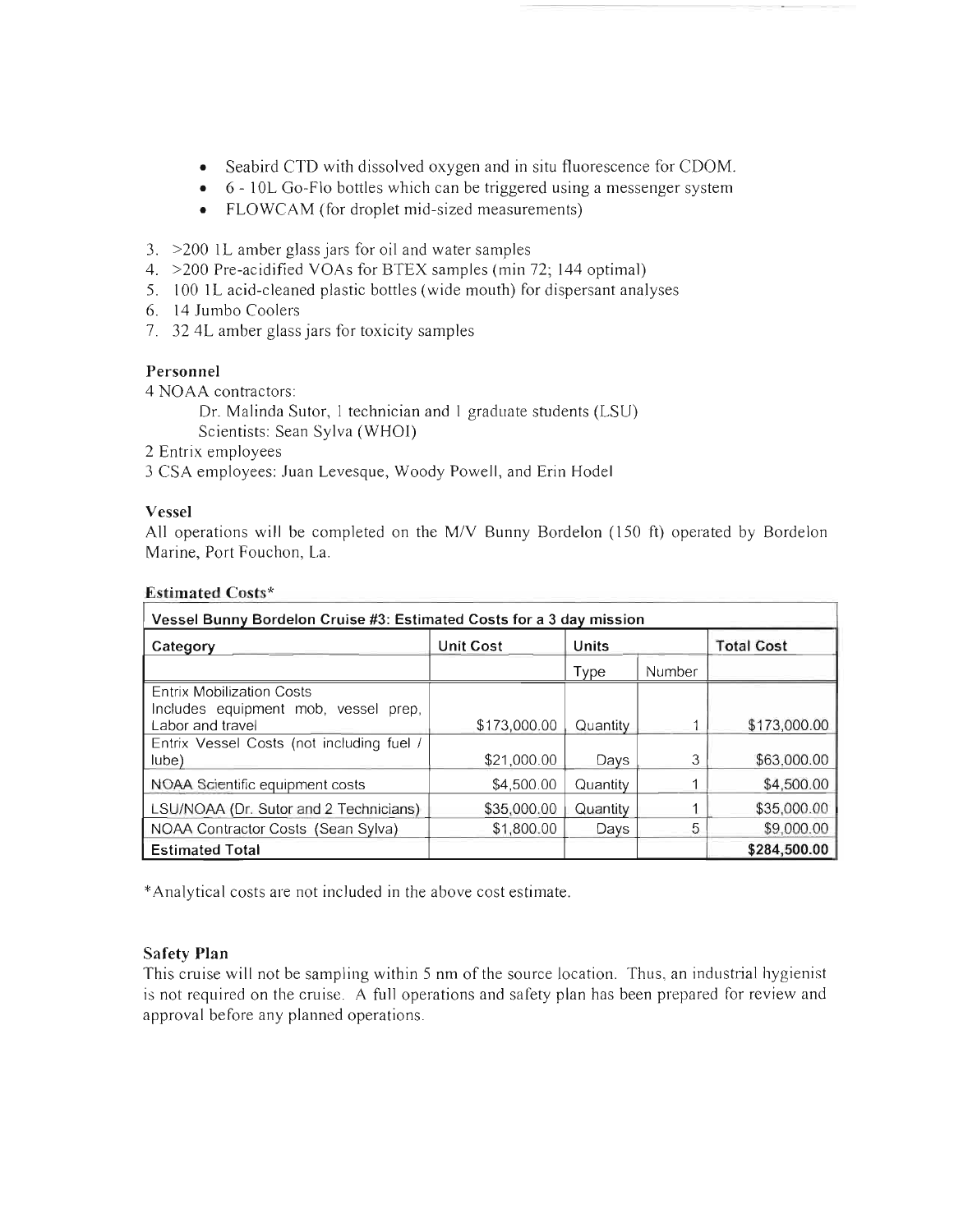#### **Analytical Laboratory**

All water chemistry samples will be sent to Alpha Laboratories in Mansfield, MA. All biological analyses will be performed at LSU under the supervision of Dr. Sutor. The RP will take additional unfiltered and toxicity water samples at selected locations. These samples will be sent to a laboratory of their choosing. Entrix will provide all related sampling supplies for their samples.

#### **Distribution of Laboratory Results**

Each laboratory shall simultaneously deliver raw data, including all necessary metadata, generated as part of this work plan as a Laboratory Analytical Data Package (LADP) to the tmstee Data Management Team (DMT), the Louisiana Oil Spill Coordinator's Office (LOSCO) on behalf of the State of Louisiana and to ENTRIX (on behalf of BP). The electronic data deliverable (EDD) spreadsheet with pre-validated analytical results, which is a component of the complete LADP, will also be delivered to the secure FTP drop box maintained by the trustees' Data Management Team (DMT). Any preliminary data distributed to the DMT shall also be distributed to LOSCO and to ENTRIX. Thereafter, the DMT will validate and perform quality assurance/quality control *(QA/QC)* procedures on the LADP consistent with the authorized Quality Assurance Project Plan, after which time the validated/QA/QC'd data shall be made available to all trustees and ENTRIX. Any questions raised on the validated/QA/QC results shall be handled per the procedures in the Quality Assurance Project Plan and the issue and results shall be distributed to all parties. In the interest of maintaining one consistent data set for use by all parties, only the *validated/QA/QC'd* data set released by the DMT shall be considered the consensus data set. The LADP shall not be released by the DMT, LOSCO, BP or ENTRIX prior to validation/OA/OC absent a showing of critical operational need. Should any party show a critical operational need for data prior to validation/QA/QC, any released data will be clearly marked "preliminary/unvalidated" and will be made available equally to all trustees and ENTRIX.

#### **Cruise Chief Scientist and PI:**

Dr. Malinda Sutor Department of Oceanography and Coastal Sciences, Louisiana State University

Bio Dr. Malinda Sutor is a zooplankton ecologist who received her doctorate from the College of Oceanic and Atmospheric Sciences at Oregon State University. She is currently a Research Associate V in the Department of Oceanography and Coastal Sciences (DOCS) at Louisiana State University and holds an appointment as Guest Investigator in the Biology Department at the Woods Hole Oceanographic Institution (WHOI). Her current research includes studies of the fine-scale patchiness of meso- and micro-zooplankton using optical imaging, direct sampling, and glider-borne acoustics. Dr. Sutor has extensive experience processing and identifying meso-zooplankton samples using digital silhouette photography. She conducted plankton sampling and sample analysis while working at the Woods Hole NMFS Laboratory as part of the US GLOBEC Georges Bank program. Dr. Sutor is co-PI of the Southeast Area Monitoring and Assessment Program (SEA MAP), which has been conducting regular plankton sampling at approximately 270 fixed stations throughout Gulf of Mexico (Gulf) within the US Exclusive Economic Zone (EEZ) since 1982.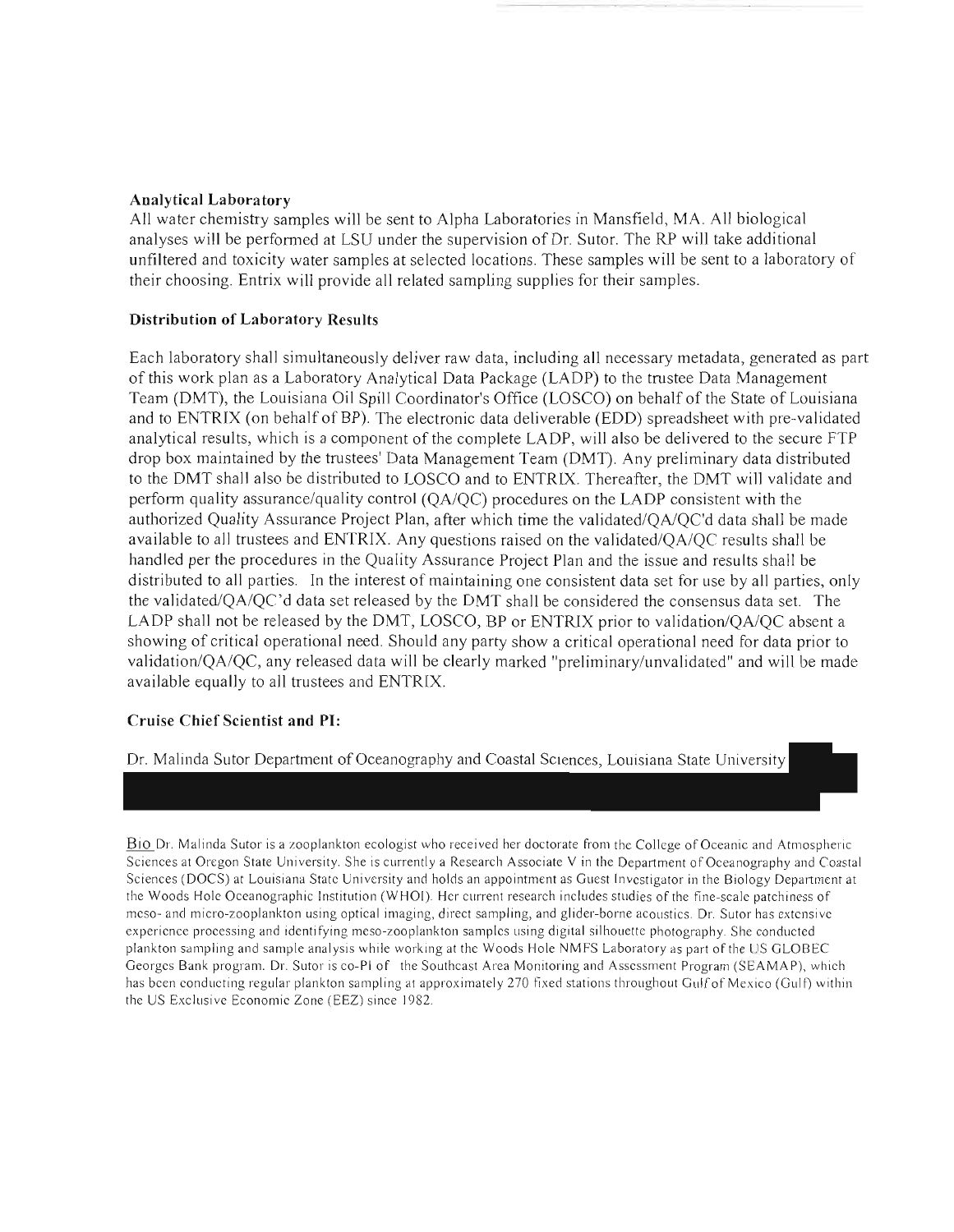## **Sample Collection Procedure**

- 1) Properly trained sampling personnel will perform the sample collection. Trustee and/or RP representatives shall document the sampling, fill out the sample labels, log book, chain of custody forms, sample location and photo-document the sampling.
- 2) Appropriate PPE is to be donned during the sampling event.
- 3) Sample Containers: 1L amber glass containers pre-cleaned and certified with certificate of analysis and bar coded with Teflon line caps required.
- 4) Procedures for taking samples from the surface of the water will vary with the sheen size and thickness, on-scene weather and sea state, the type of petroleum product, and all necessary safety precautions.
- 5) Conduct steps 6-11, inclusive before dispersant application and post dispersant application.
- 6) Collect the surface water by lowering the sample jar into the water and skim the oil layer or globules from the water surface into the sample jar. Continue the process until the sample container is approximately full, making an effort to limit head space. Decant if necessary, repeat until oil collection is complete. If the RP requests, split or duplicate samples will be collected.
- 7) Place the lid firmly and securely on each jar. Wipe any excess oil and water from outside of sample jar using dry cloth or towel. Properly dispose of dry cloth or towels.
- 8) Collect GPS (latitude and longitude) information for each sample.
- 9) Wrap Teflon tape tightly around edge and top of lid to seal the lid onto the jar. Place a custody seal on each bottle. Completely fill out with a Sharpie the sample labels. Samples should be labeled following standard NOAA sampling conventions (i.e., LAAP33-A0523-09901; first six characters are location code, second five characters are date code (where A=20IO), "0" is for matrix (oil), 99 is sampling team, 01, 02, 03 is sample number. Place sample jars into original packing boxes.
- 10) Wrap each sample jar in bubble wrap to minimize the chance for breakage and place in coolers on ice to reduce the temperature to 4 degrees  $C$  or refrigerate.
- II) Document sampling date(s), times(s), conditions, volumes, quantities, etc. on Chain of Custody fonns. Transfer samples ( on ice) to the Houma, LA Command Center for shipment to lab under the supervision of appropriate Trustees and following NRDA sample shipping instructions.
- 12) Sweep surface water reasonably free from oil and collect discrete water samples at I, 3, and 5 meters using the vessel by spinning the stem into the wind.
- 13) Repeat steps 7-12 inclusive.
- 14) Unless instructed otherwise, Alpha Laboratories will be the receiving laboratory for analytical samples. If RP representatives collect split or duplicate samples, samples will be shipped under separate chain-of-custody. Record the distribution of all samples in a central record in addition to the individual chain-of-custody records.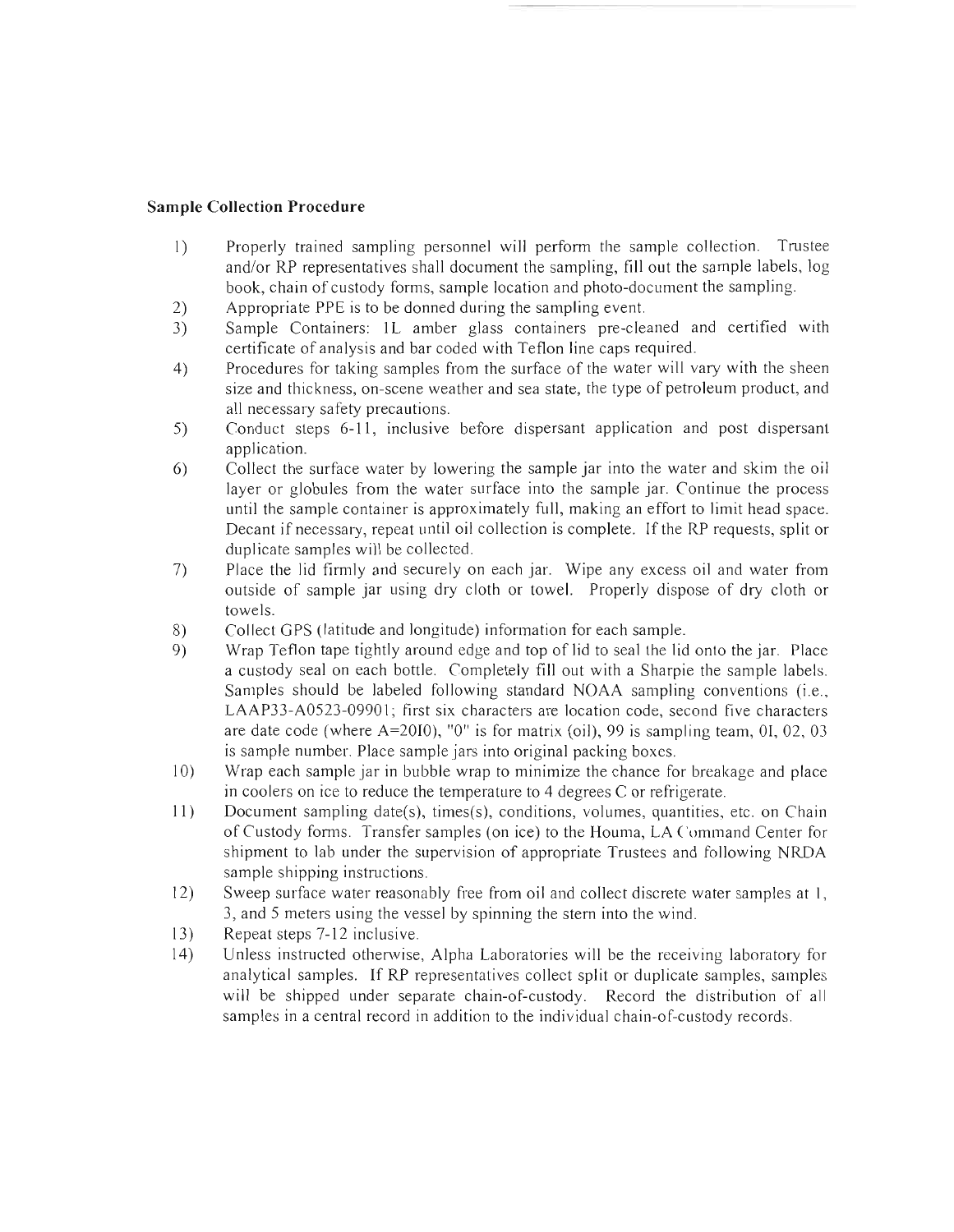## **Logistics**

- 1) Sampling personnel will travel from Houma to Port Fouchon and board the M/V Bunny Bordelon vessel and will execute the sampling event, then return to Houma. See the attached specifications for the M/V Bunny Bordelon.
- 2) Sampling personnel will transfer the samples and documentation to the Houma Command Center.
- 3) Sampling personnel will prepare the final shipping packages and Chain of Custody documents and associated paperwork, and arrange shipping to the sample recipients.

### **Attachments:**

Quality Assurance Guidance for Water Column cruise 3 (Dispersant Treated Oil) Water Sample Handling Procedures in support of NRDA Cruises CSA / Entrix HSE Plan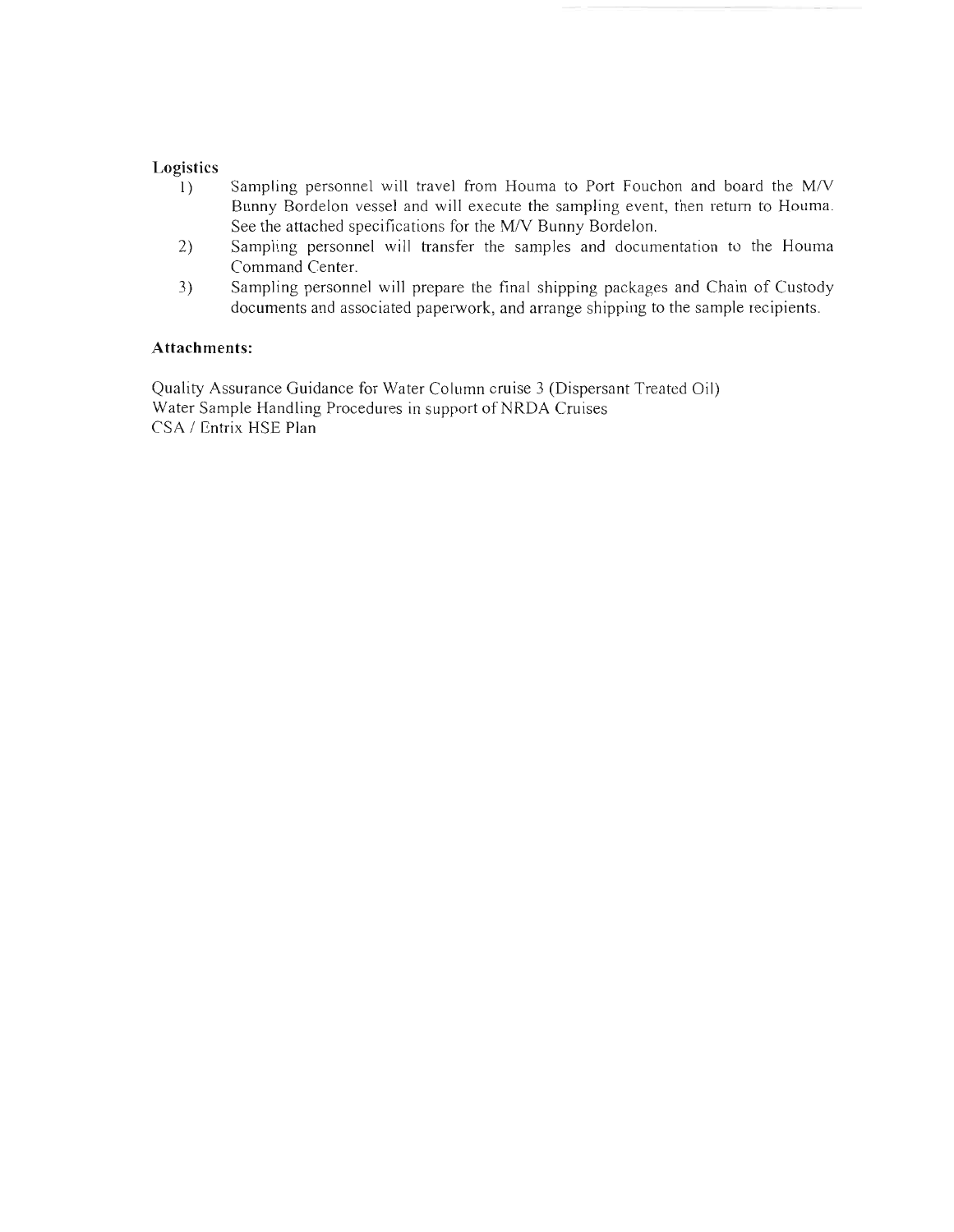# **Water Column Injury Ephemeral Data Collections: Cruise 3: Surface Water Sampling Plan for Dispersant Treated Oil Deepwater Horizon Oil Spill (DWHOS) May** 27, **2010**

### **Approvals**

Approval of this work plan is for the purposes of obtaining data for the Natural Resource Damage Assessment. Each party reserves its right to produce its own independent interpretation and analysis of any data coIlected pursuant to this work plan.

Federal Tmstee Representative

Daniel Hahn (NOAA)

Date  $6/5/15$ 

BP Representative Robin Bullock Ralph-Markarian (EN FRIX, Inc. Date Of Lue 5, 2010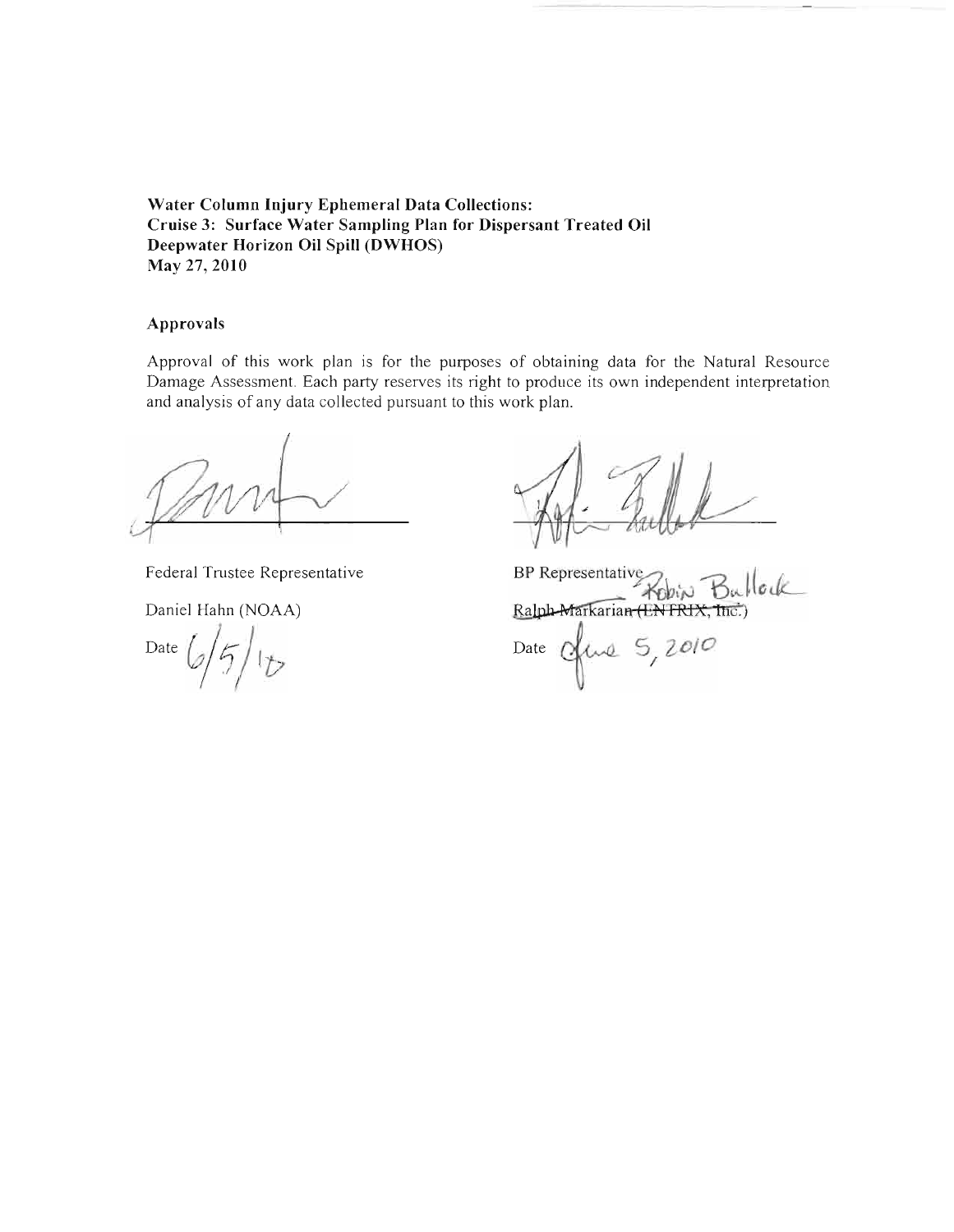# Data Quality Assurance **Plan** for NRDA

### Cruise 3: Surface Water Sampling **Plan** for Dispersant Treated **Oil**

### Purpose

This document provides general guidance for field sampling data quality assurance for the collection of NRDA field samples for planned sampling cruise on May  $30 -$  June 3, 2010 to assist in the validation of

3-dimensional modeling of subsurface plume structure.

The current sampling plan involves sampling 3 depths at numerous stations directed by Dr. D. French-McCay (based on daily overflights and related information) for BTEX, THC, PAHs and free oil droplet size. Sampling requirements as outlined for basic sampling to address field program objectives for adequate description of locations are presented in Table 1. This sampling scheme is derived from the Field Plan and Sampling Protocol documents.

| Sample Type                   | Volume Needed | <b>Minimum</b> # of samples per location |
|-------------------------------|---------------|------------------------------------------|
| <b>BTEX</b>                   | 40 mL         | 2 per depth                              |
| THC and PAH                   |               | 1 per depth                              |
| Oil Droplet and microplankton | variable      | per depth                                |
| Macroplankton                 | variable      | per station                              |

Table 1: Required Analytical Samples for 3-dimensional modeling data support

In addition to basic site description, additional sampling requirements for data verification and validation, as well as equipment and procedural validation are required. These samples and the suggested frequency are described below.

# Laboratory Notebook

All errata and observations that do not have a logical spot on the Chain of Custody form shall be documented in a bound lab notebook with numbered pages. Additional notation shall be written in black or blue ink. Entry errors shall be crossed out with a single line, initialed, and dated. **Blank** Samples

# Laboratory Grade de-ionized (DI) water in certified clean glass containers will be provided in order to perform equipment blank analyses. Periodically after decontamination of Niskin bottles, a Niskin bottle will be filled with DI water and left for 10 minutes. Water samples will then be collected in accordance with sample outlined handling procedures 5 DI water samples shall be collected, where practical, using the laboratory provided water, according to the described methodology for BTEX and THC/PAH analyses (including filtration, where applicable) at each sample location. These samples shall be handled and stored in accordance with the accepted methodology for each sample type.

# Storage Procedure Monitoring

Aqueous samples shall be refrigerated to 4 °C ( $+/-$  0.5 °C). DO NOT FREEZE. Refrigeration temperature shall be recorded when samples are stored, and periodically monitored and recorded to ensure proper refrigeration. A thermometer will be available to remain with the aqueous samples in storage for monitoring purposes.

# Methods for sample replicates/splits

To accomplish sample splits, two methods can be employed during the cruise. Method One will be simultaneous deployment of two Go-Flow or Niskin bottles which will be closed at the same depth in order to collect sample water as similar as practical. Method Two involves collecting samples in series from the same bottle upon retrieval. Method One will be the preferred method.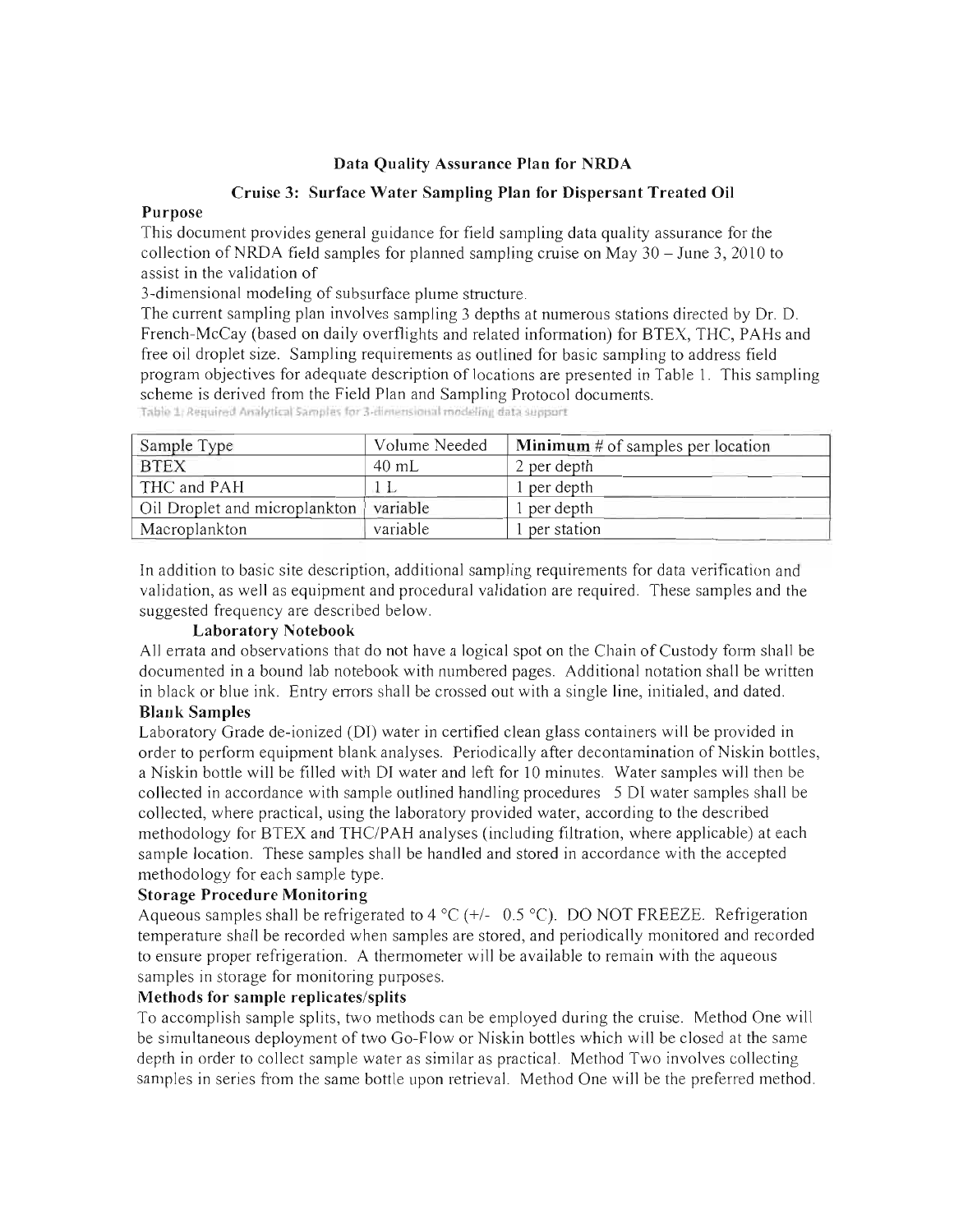Notation on the sample collection data sheets shall be made. Where messenger assemblies are employed to trigger Niskin bottles, Method Two is the practical options.

## **Sampling Equipment Monitoring**

All tubing and shall be visually inspected before sampling. Sampling tubing shall be changed when contamination is visually obvious. Tubing changes shall be documented in a separate laboratory notebook (date, time, location).

# **Sample Depth Determination and Verification**

Where practical, sample depths shall be chosen to best elucidate modeling data needs. For all samples depths must be preset and the depth selections recorded. Verification of triggering sequence of the CTD shall be made and documented in order to verify samples were collected as expected. Niskin bottles shall be numbered and numbers documented with sample station and on Chain of Custody forms. Any malfunction of the triggering of the Niskin bottle operation shall be documented.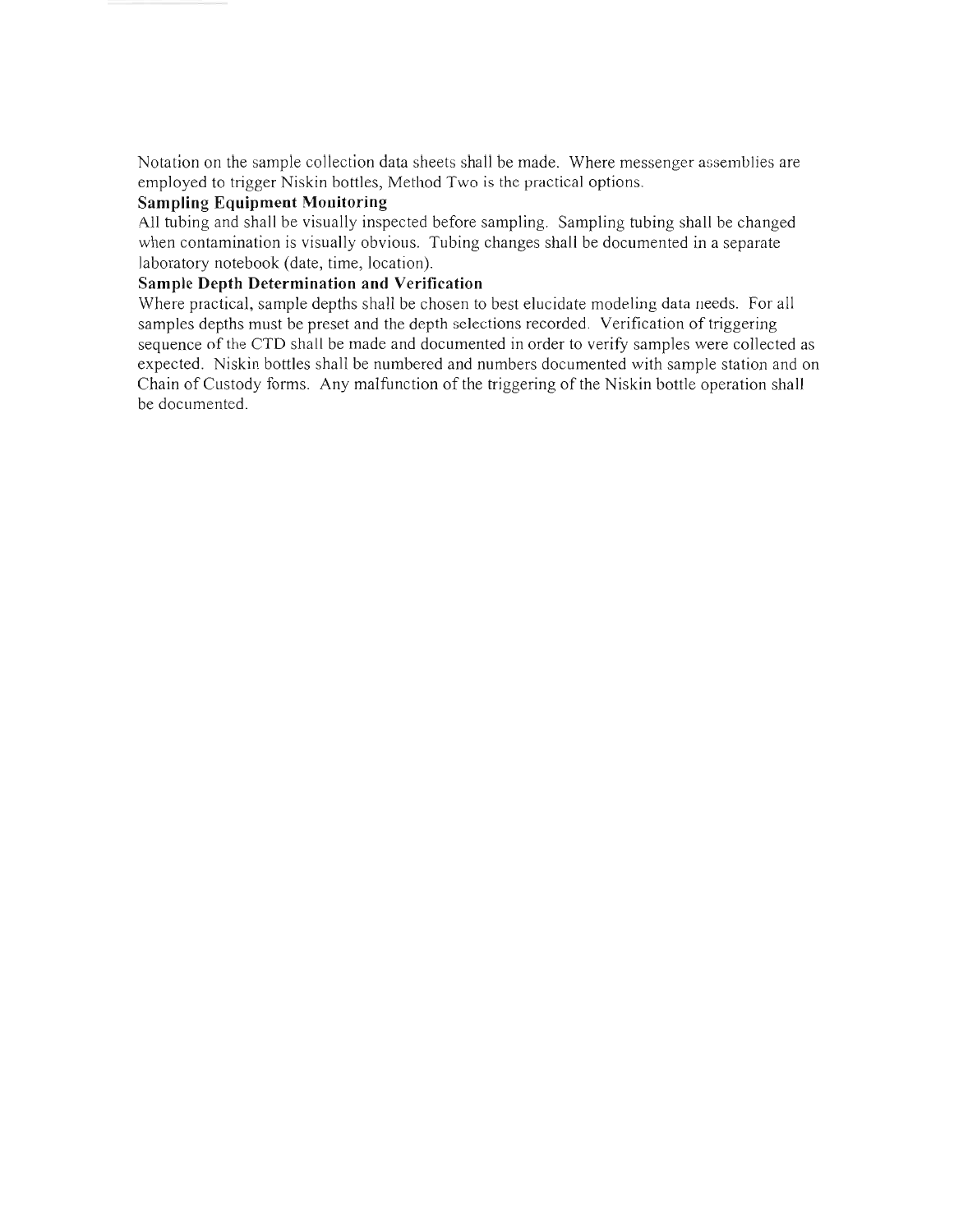# Water Sampling Protocols in Support of the Ephemera Cruise WATER SAMPLES

#### Sampling Objectives

--------

- To determine the concentration of oil compounds in the water column.
- To determine the source via fingerprinting, the degree of weathering, and background levels.
- To document exposure of water-column organisms and validate toxicity models.
- To maintain the integrity the sample(s) during sampling, transport, and storage.

#### Sample Volume

| Analysis                                    | Sample Volume | Reporting Limit                   |
|---------------------------------------------|---------------|-----------------------------------|
| Volatile Aromatic Hydrocarbons (VAH)* by    |               | 40 mL vials $0.1-1 \mu g/L$ (ppb) |
| SIM GC/MS (collect in duplicate)            |               |                                   |
| Total Hydrocarbon (THC) by GC/FID           | $1$ -Liter    | $15 \mu g/L$ (ppb)                |
| PAH (including alkylated PAHs) by SIM GC/MS | $l$ -Liter    | $0.001$ to $0.01 \mu g/L$         |

\*sometimes referred to as VOA or BTEX analysis

#### Sampling Equipment/Containers

- Collect VAH samples (wearing clean Nitrile gloves) by pouring directly from the collection device (4 or 5 L Go-Flow bottle or other sampler) into HCI-persevered 40 mL septum-capped vials. Ensure that there is no headspace (i.e. , bubble) in the vial.
- Collect water samples for THC and PAH in glass containers, certified-clean to be organic-free (solvent rinsed). Amber glass is preferred. Leave headspace of about 1 inch for 1 L jars. If the Portable Large Volume Water Sampling System (PLVWSS) is used, the sample will first be processed by vacuum filtration through a  $0.7 \mu m$  glass fiber filter as it is vacuum transferred from the Go Flow Bottle into the amber glass jug (see separate PLVWSS Protocol).
- If slicks are present, decon samplers before each use (see separate QA Plan for the NRDA Cruise). Wash with laboratory-grade detergent and clean water, with a triple clean-water rinse (distilled water from a local store is OK but laboratory grade, certified-clean DI water is better. If that cannon be obtained, clean "background" water from an up-current non-contaminated area may be used. If sampler is contaminate by an oil slick, an Alkanox wash followed by solvent rinse with isopropanol (or acetone) and methylene chloride is appropriate. If solvents are not available, decontamination with a dilute detergent solution and fresh water, followed by a DI water rinse will be employed, (See separate QA Plan for sampler decon and blank protocol/frequency.) Collect waste solvent rinsate for proper disposal.

#### Sample Collection Methods

- Collect subsurface samples below the water surface so as not to include any surface oil.
- Take "near surface" samples from approximately I m below the surface as appropriate given weather conditions.
- Boat maneuvers will be performed to attempt to sweep oil away from the area where the Sampling equipment is to be deployed. If Go-Flow bottles are employed, they are to be deployed and retrieved in the closed position. Also applies to sample jars lowered by hand.
- On each cruise, try to sample the control/least oiled areas first, then more contaminated zones.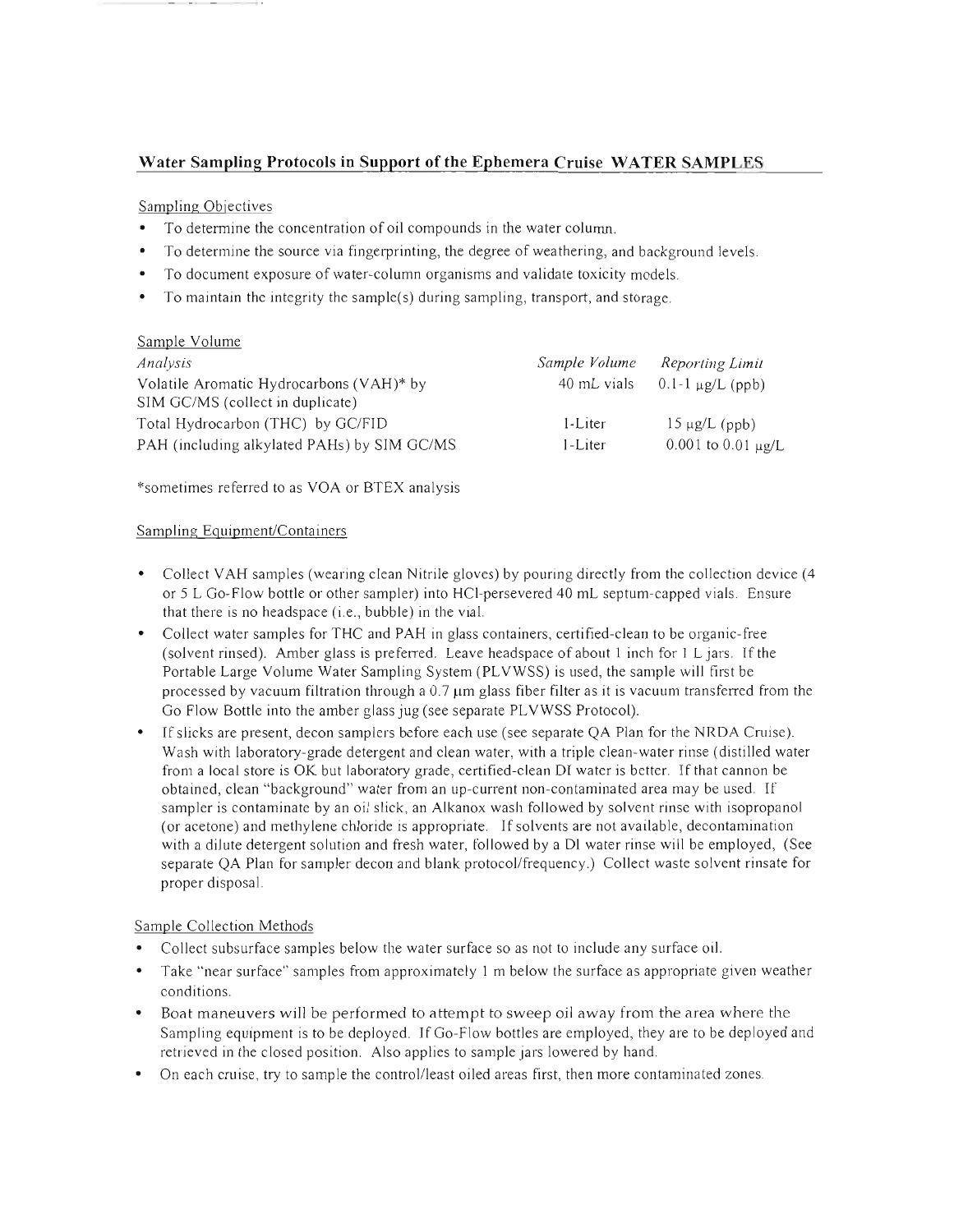• Clear surface slicks with a boat hook or pole prior to deploying the equipment, but carefully so that the surface oil is not physically dispersed into the water column. Sweeping the area with sorbents may also be effective .

Preservation/Holding Times

- VAH (VOA vial): With no preservative the samples may be held for 7 days at  $4^{\circ}$ C in the dark. Addition of HCI can extend the holding time to 14 days at  $4^{\circ}$ C in the dark without loss of sample integrity.
- THC and PAH: No preservative added. Can be held at  $4^{\circ}$ C in the dark for up to 7 days.
- Immediately place all water samples in cooler and keep at  $4^{\circ}$ C (do not freeze).
- Use packing material around containers to prevent breakage.
- Ship to the laboratory ASAP with complete COCs. They need at least one day to process prior to holding time expiration.
- **Volatile hydrocarbons** (benzene, toluene, ethylbenzene, and xylene, or BTEX). For oil spill applications, the standard EPA Method 8240 (purge  $\&$  trap) should be modified by running the GC/MS in selected ion monitoring mode and expanding the scan list (retention times and ions) to include the higher alkylated (C3 and C4) benzenes. Detection limits should be 1 ppb for individual analytes; 0.1 ppb is possible.
- **Total hydrocarbons** (THC). Often referred to as total petroleum hydrocarbons, but most methods do not differentiate among petroleum, petrogenic, and biogenic hydrocarbons. THC by GC-FID (total area of FID gas chromatogram of combined  $f_1$  and  $f_2$  fractions after column chromatography) is often the preferred method because of the low detection limit (compared to other THC methods) and the direct measurement of individual hydrocarbons. This method does not detect low boiling compounds (below n-Cs). For NRDA, THC analyses generally will not provide the data needed to support calculation of toxic effects from PAH exposure, and will have to be corrected to equivalent PAHs. The THC results, however, can be used to tract oil weathering and map extent of exposure of water column resources, if meaningful detection limits can be reached. So, get a copy of the GC "trace." Detection limits are usually higher than those needed for aquatic injury assessment.
- **Polycyclic aromatic hydrocarbons** (PAH). Since most of the toxicity in oil is due to the PARs, it is often the preferred analysis for NRDA. However, PARs are expensive and require special laboratory skills. If PAHs are to be measured, it is important that the analytes include the alkyl-substituted PAH homologs, in addition to the standard PAH "priority pollutants." This method is referred to as Modified EPA Method 8270, because the list of PARs is expanded to include the alkylated homologs, using GC/MS in the selected ion monitoring (SIM) mode. Detection levels should be 1 ppb for individual PAHs to support injury assessment using toxicity thresholds. Have the lab also run the source oil.

Other Considerations

- Contamination by surface slicks is of great concern. Document presence of slicks, weather, wave conditions, etc. which might suggest mixing of surface oil during sampling.
- Be aware of sources of contamination on the sampling vessel (exhaust fumes, engine cooling systems, oily surfaces). Work up-wind of any exhausts. Segregate dirty/clean areas. Layout clean substrates to work on and replace frequently.
- Collect background samples from clean sites representative of pre-oiling conditions, as well as areas not yet oiled but in the potential path of the oil.